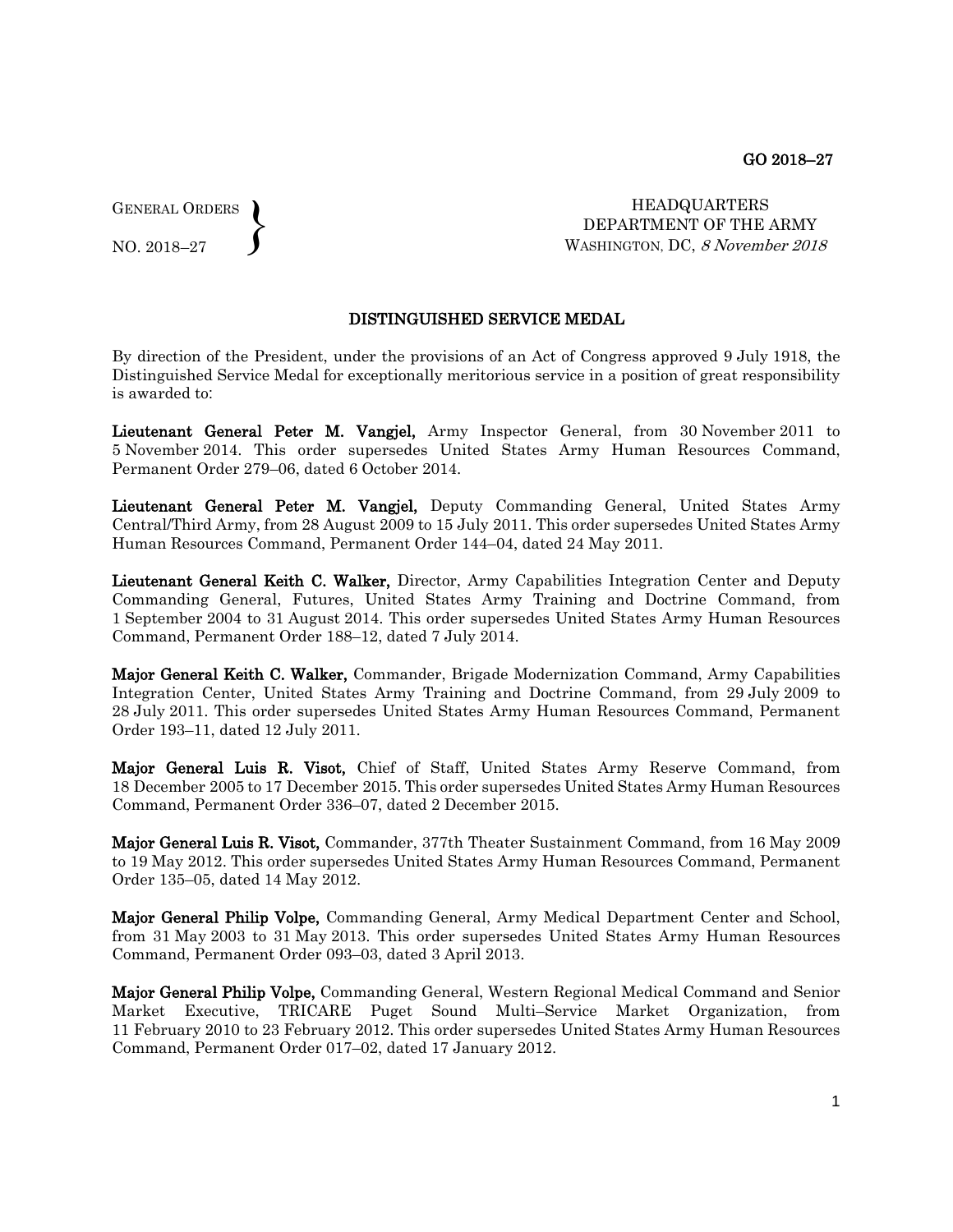Major General William D. R. Waff, Assistant Deputy Chief of Staff, G–1, Mobilization and Reserve Affairs, from 1 October 2005 to 30 September 2015. This order supersedes United States Army Human Resources Command, Permanent Order 264–04, dated 21 September 2015.

Major General William D. R. Waff, Commanding General, 99th Regional Support Command and Senior Mission Commander, from 1 October 2010 to 30 September 2013. This order supersedes United States Army Human Resources Command, Permanent Order 049–17, dated 18 February 2014.

Major General Michael J. Walsh, Deputy Commanding General for Civil and Emergency Operations, United States Army Corps of Engineers, from 1 May 2003 to 18 October 2013. This order supersedes United States Army Human Resources Command, Permanent Order 280–12, dated 7 October 2013.

Major General Michael J. Walsh, Commander, Mississippi Valley Division and President, Mississippi River Commission, United States Army Corps of Engineers, from 19 February 2008 to 15 November 2011. This order supersedes United States Army Human Resources Command, Permanent Order 307–18, dated 3 November 2011.

Major General James T. Walton, Commander, 311th Signal Command (Theater) and United States Army Pacific, G–6, from 15 August 2012 to 23 May 2014. This order supersedes United States Army Human Resources Command, Permanent Order 134–05, dated 14 May 2014.

Major General James T. Walton, Director, Chief Integration Office, Headquarters, Department of the Army, Army Chief Information Officer, G–6, from 9 May 2011 to 20 July 2012. This order supersedes United States Army Human Resources Command, Permanent Order 173–02, dated 21 June 2012.

General Dennis L. Via, Commanding General, United States Army Materiel Command, from 31 October 2006 to 31 October 2016. This order supersedes United States Army Human Resources Command, Permanent Order 245–07, dated 1 September 2016.

General William E. Ward, Commanding General, United States Africa Command, from 30 May 2001 to 1 June 2011. This order supersedes United States Army Human Resources Command, Permanent Order 354–01, dated 20 December 2010.

Lieutenant General Michael A. Vane, Director, Army Capabilities Integration Center and Deputy Commanding General, Futures, United States Army Training and Doctrine Command, from 12 July 2001 to 12 July 2011. This order supersedes United States Army Human Resources Command, Permanent Order 117–13, dated 27 April 2011.

Lieutenant General William G. Webster, Jr., Commanding General, United States Army Central/Coalition Forces Land Component Command, from 1 August 2001 to 31 July 2011. This order supersedes United States Army Human Resources Command, Permanent Order 139–09, dated 19 May 2011.

Major General Antonio J. Vicens, Adjutant General, Puerto Rico National Guard, from 2 January 2009 to 31 December 2012. This order supersedes United States Army Human Resources Command, Permanent Order 156–04, dated 5 June 2013.

Major General Gary J. Volesky, Chief, Public Affairs, Office of the Secretary of the Army, from 25 June 2012 to 6 June 2014. This order supersedes United States Army Human Resources Command, Permanent Order 154–14, dated 3 June 2014.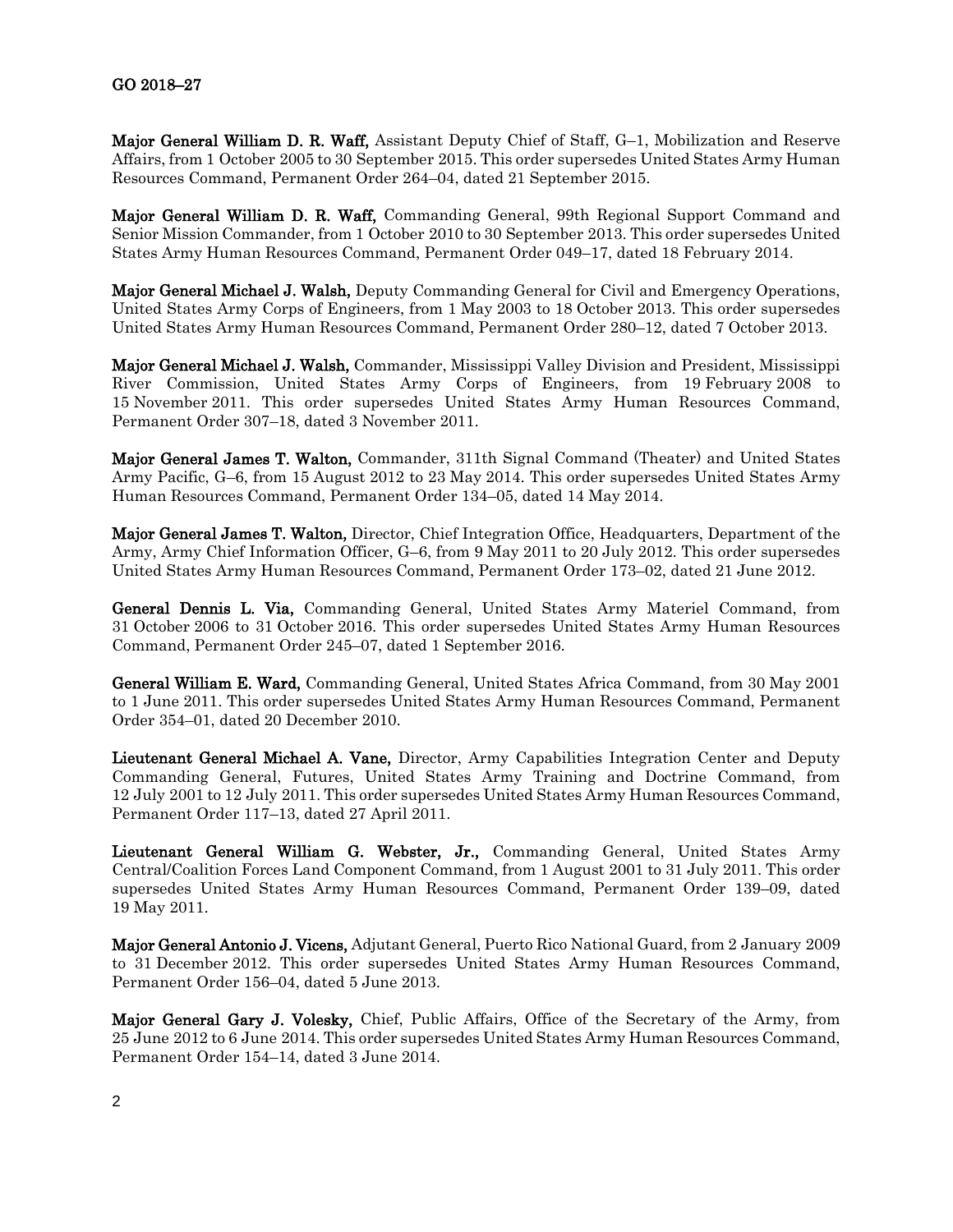Major General Bryan G. Watson, Director, Operations, United States Army Africa Command, from 1 July 2006 to 1 July 2016. This order supersedes United States Army Human Resources Command, Permanent Order 169–02, dated 17 June 2016.

Major General Gregory L. Wayt, Adjutant General, Ohio Army National Guard, from 1 July 2004 to 31 December 2010. This order supersedes United States Army Human Resources Command, Permanent Order 045–17, dated 14 February 2011.

Brigadier General David L. Weeks, Deputy Commanding General, 416th Theater Engineer Command, from 3 November 2004 to 2 November 2014. This order supersedes United States Army Human Resources Command, Permanent Order 206–004, dated 25 July 2017.

Colonel Van J. Voorhees, Jr., Combat Aviation Brigade Commander, from 1 October 2003 to 30 September 2013. This order supersedes United States Army Human Resources Command, Permanent Order 142–12, dated 22 May 2013.

Colonel Jeffrey D. Waddell, Task Force Commander, Special Operations Command Central, from 1 June 2001 to 31 May 2011. This order supersedes United States Army Human Resources Command, Permanent Order 165–29, dated 14 June 2011.

Colonel Patrick J. Walsh, Director, Maneuver Support and Sustainment Test Directorate, United States Army Operational Test Command, from 31 May 2004 to 31 May 2014. This order supersedes United States Army Human Resources Command, Permanent Order 038–04, dated 7 February 2014.

Colonel Bob E. Walters, Chief, Veterinary Services, Public Health Division, Defense Health Agency, from 31 July 2005 to 31 July 2015. This order supersedes United States Army Human Resources Command, Permanent Order 114–09, dated 24 April 2015.

Colonel Robert A. Warburg, Commander, Military Information Support Operations Command, United States Army Special Operations Command, from 30 September 2004 to 30 September 2014. This order supersedes United States Army Human Resources Command, Permanent Order 232–15, dated 20 August 2014.

Colonel Eugene C. Wardynski, Director, Office of Economic and Manpower Analysis, United States Military Academy, from 1 June 2000 to 31 May 2010. This order supersedes United States Army Human Resources Command, Permanent Order 137–07, dated 17 May 2010.

Colonel Lawrence J. Wark, Executive Officer, Assistant Secretary of the Army (Manpower and Reserve Affairs), from 1 June 2004 to 1 June 2014. This order supersedes United States Army Human Resources Command, Permanent Order 044–26, dated 13 February 2014.

Colonel Patrick T. Warren, Chief of Staff, United States Army Military District of Washington, from 1 June 2002 to 31 May 2012. This order supersedes United States Army Human Resources Command, Permanent Order 259–08, dated 16 September 2013.

Command Sergeant Major Isaia Vimoto, Command Sergeant Major, XVIII Airborne Corps, from 1 April 2006 to 31 March 2016. This order supersedes United States Army Human Resources Command, Permanent Order 219–04, dated 7 August 2015.